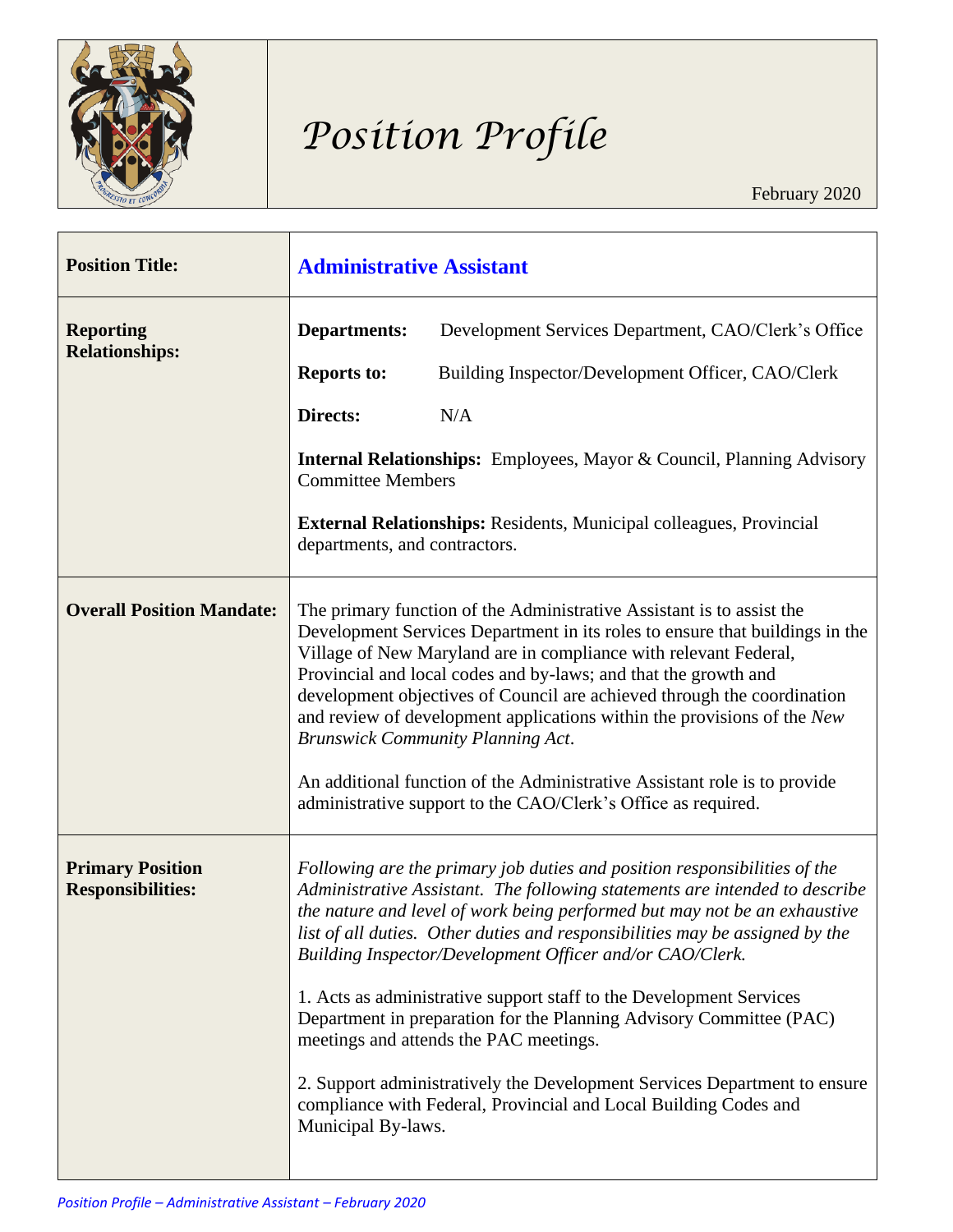| <b>Primary Position</b><br><b>Responsibilities Cont.:</b>                                           | 3. Support administratively the Development Services Department in the<br>coordination of development planning, applications and review processes.<br>4. Assists administratively with the coordination of the rezoning process.<br>5. Performs secretarial and administrative duties related to the Development<br>Services Department and the CAO/Clerk's Office.<br>6. Ensures accuracy and careful attention to detail.<br>7. Manages workload.<br>8. Applies efficient and effective communication.                                                                                                                                                                                                                                                                                                                                                                                                                                                                                                                                                                                       |
|-----------------------------------------------------------------------------------------------------|------------------------------------------------------------------------------------------------------------------------------------------------------------------------------------------------------------------------------------------------------------------------------------------------------------------------------------------------------------------------------------------------------------------------------------------------------------------------------------------------------------------------------------------------------------------------------------------------------------------------------------------------------------------------------------------------------------------------------------------------------------------------------------------------------------------------------------------------------------------------------------------------------------------------------------------------------------------------------------------------------------------------------------------------------------------------------------------------|
| <b>Key Position Activities</b><br>supporting Primary<br><b>Position</b><br><b>Responsibilities:</b> | 1. Acts as administrative support staff to the Development Services<br>Department in preparation for the Planning Advisory Committee<br>(PAC) meetings and attends the PAC meetings:<br>Assists with the preparation of information packages prior to<br>meetings;<br>Assists with the collection of relevant information for-alternatives<br>$\bullet$<br>under discussion;<br>Prepares correspondence in relation to the applications reviewed by<br>PAC and other routine correspondence as required;<br>Assists with the public notifications in relation to applications<br>before PAC;<br>Prepares the minutes of the monthly PAC meetings to ensure<br>accuracy;<br>Assists with the NB Planning and Assessment Appeal Board matters<br>$\bullet$<br>in relation to appeals filed against decisions of the PAC or Building<br>Inspector/Development Officer when requested by the Building<br>Inspector/Development Officer; and<br>Contributes to the periodic review and by-law amendment process<br>with respect to the Municipal Plan, Zoning, Building and<br>Subdivision By-laws. |
|                                                                                                     | 2. Support administratively the Development Services Department to<br>ensure compliance with Federal, Provincial and Local Building Codes<br>and Municipal By-laws:<br>Assists with the development and coordination of an efficient and<br>effective process related to building inspection, including<br>procedures for permit application and review, fee collection, the<br>scheduling and conducting of inspections, and reporting and filing;<br>Assist the Development Services Department in responding to<br>inquiries from the public and developers concerning zoning,<br>permitted uses, home occupations, building regulations, set-backs,<br>etc.;                                                                                                                                                                                                                                                                                                                                                                                                                               |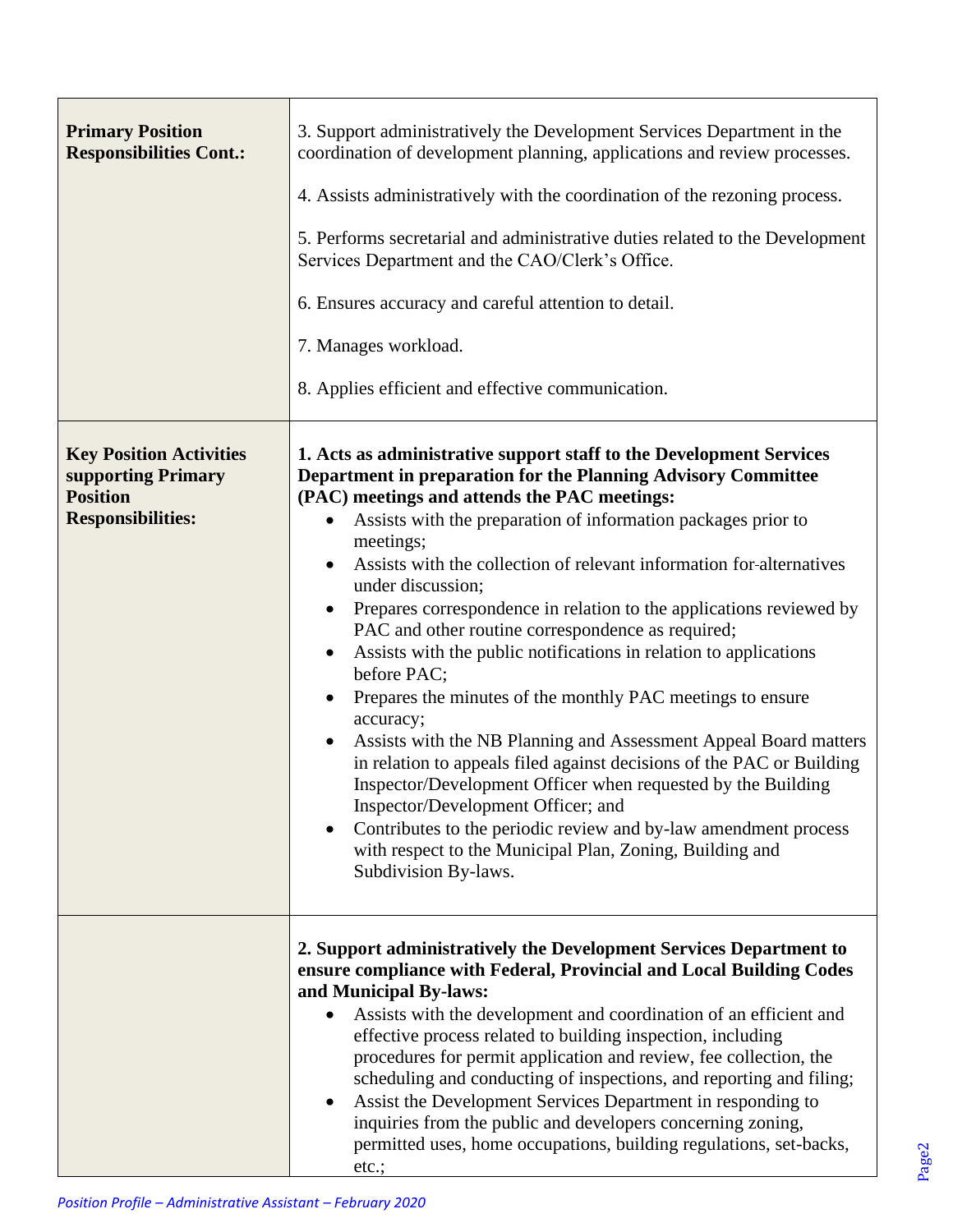| <b>Key Position Activities</b><br>supporting Primary<br><b>Position</b><br><b>Responsibilities Cont.:</b> | Reviews applications for new construction and renovations to ensure<br>completeness;<br>Assists with scheduling onsite inspections of new building<br>$\bullet$<br>construction and renovations;<br>Ensures that an effective record management and retrieval system is<br>$\bullet$<br>in place, and that all documents and reports are filed promptly and<br>appropriately; and<br>Assists in providing building permit report information on a<br>$\bullet$<br>monthly basis to Statistics Canada, Service New Brunswick, NB<br>Department of Public Safety, WorkSafe NB, and the Canadian<br>Mortgage and Housing Corporation.                                                                                                                                                                                                                                                                                                                                                                                                                                                                                                                                                                                                                                                                                                                                                        |
|-----------------------------------------------------------------------------------------------------------|-------------------------------------------------------------------------------------------------------------------------------------------------------------------------------------------------------------------------------------------------------------------------------------------------------------------------------------------------------------------------------------------------------------------------------------------------------------------------------------------------------------------------------------------------------------------------------------------------------------------------------------------------------------------------------------------------------------------------------------------------------------------------------------------------------------------------------------------------------------------------------------------------------------------------------------------------------------------------------------------------------------------------------------------------------------------------------------------------------------------------------------------------------------------------------------------------------------------------------------------------------------------------------------------------------------------------------------------------------------------------------------------|
|                                                                                                           | 3. Support administratively the Development Services Department in<br>the coordination of development planning, applications and review<br>processes:<br>Assists in scheduling meetings with potential developers to provide<br>information and advice and to determine if they meet all necessary<br>subdivision and related requirements;<br>Ensures proper documentation is submitted by developers and<br>$\bullet$<br>forwards an application to the Building Inspector/Development<br>Officer for review and approval;<br>Assists in keeping current on the expiry dates of all bonds and<br>$\bullet$<br>Letters of Credit to ensure the work has been satisfactorily<br>completed or funds accessed;<br>Adds notes to each file as comments are received from the Village<br>Engineer;<br>Assists with reports to the Department of Transportation and<br>$\bullet$<br>Infrastructure of new streets for Kilometrage contracts;<br>Assists with assigning street numbers to all lots approved in<br>subdivisions as per NB 9-1-1 requirements and informs NB 9-1-1<br>and Canada Post;<br>Assists to ensures that all buildings have civic addresses as well as<br>$\bullet$<br>informing NB 9-1-1 of any changes; and<br>Assist with inquiries from lawyers when a property changes<br>ownership regarding permitted uses, setbacks, outstanding work<br>orders, and violations. |
|                                                                                                           | 4. Assists administratively with the coordination of the rezoning<br>process.<br>Assists applicants and the Development Services Department with<br>the rezoning process and application procedure;<br>Assist in the preparation of newspaper advertisements informing<br>residents of rezoning applications and sending letters to property<br>owners within 100 meters of property in question;                                                                                                                                                                                                                                                                                                                                                                                                                                                                                                                                                                                                                                                                                                                                                                                                                                                                                                                                                                                         |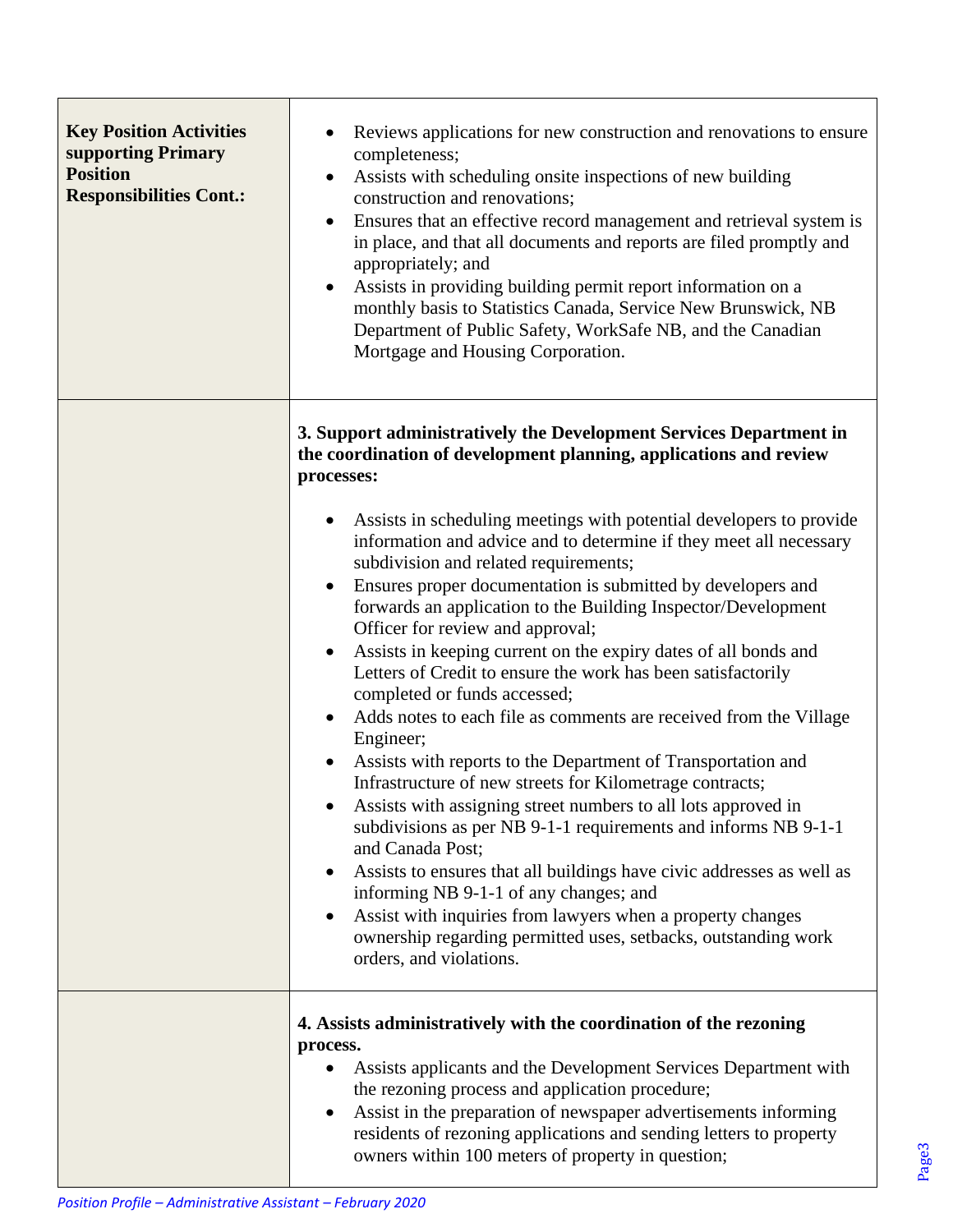| <b>Key Position Activities</b><br>supporting Primary<br><b>Position</b><br><b>Responsibilities Cont.:</b> | Assists with the facilitation of public presentations and public<br>hearings relating to the Municipal Plan and Zoning By-law<br>amendment applications;<br>Prepares meeting minutes for public presentations and hearings;<br>Assists in the preparation Municipal Plan and Zoning By-law<br>$\bullet$<br>amendments for Council and necessary motions; and<br>Assists with the filing of the enactment of rezoning amendments<br>$\bullet$<br>with the Registry Office and advertises that amendments have been<br>registered.                                                                                                                                                                                                                                                                                                                                                                                                                                                                                                                                                                                                                                                                                                                                                                                                                                                                                                                                                                                                                                                                                                                                                                                                                                                                                                                                                                                                                                                      |
|-----------------------------------------------------------------------------------------------------------|---------------------------------------------------------------------------------------------------------------------------------------------------------------------------------------------------------------------------------------------------------------------------------------------------------------------------------------------------------------------------------------------------------------------------------------------------------------------------------------------------------------------------------------------------------------------------------------------------------------------------------------------------------------------------------------------------------------------------------------------------------------------------------------------------------------------------------------------------------------------------------------------------------------------------------------------------------------------------------------------------------------------------------------------------------------------------------------------------------------------------------------------------------------------------------------------------------------------------------------------------------------------------------------------------------------------------------------------------------------------------------------------------------------------------------------------------------------------------------------------------------------------------------------------------------------------------------------------------------------------------------------------------------------------------------------------------------------------------------------------------------------------------------------------------------------------------------------------------------------------------------------------------------------------------------------------------------------------------------------|
|                                                                                                           | 5. Performs secretarial and administrative duties related to the<br>Development Services Department and the CAO/Clerk's Office.                                                                                                                                                                                                                                                                                                                                                                                                                                                                                                                                                                                                                                                                                                                                                                                                                                                                                                                                                                                                                                                                                                                                                                                                                                                                                                                                                                                                                                                                                                                                                                                                                                                                                                                                                                                                                                                       |
|                                                                                                           | Takes Development Services Department inventory, purchases and<br>$\bullet$<br>orders supplies and materials related to regulations and programs;<br>Provides assistance to the Development Services Department and<br>$\bullet$<br>CAO/Clerk's Office with the preparation of correspondence,<br>reports, forms and other documents;<br>Assists in answering incoming telephone calls and directs them<br>$\bullet$<br>appropriately, takes messages and check voicemails/emails;<br>Assists in the scanning of correspondence and property file<br>$\bullet$<br>information for the file repository and record retention;<br>Participates in other committees or sub-committees for special<br>$\bullet$<br>projects that may be identified as priority by the Building<br>Inspector/Development Officer or the CAO/Clerk;<br>Attends other evening meetings or special events as requested by the<br>Building Inspector/Development Officer CAO/Clerk;<br>Assists in preparing, organizing and maintaining project scheduling<br>$\bullet$<br>charts for presentation in Development Services Department<br>meetings as an update on projects and project activity deadlines for<br>review and adjustment by the Building Inspector/Development<br>Officer;<br>Assists with maintaining GIS database;<br>$\bullet$<br>Assists in the preparation and drafting of new by-laws, by-law<br>amendments, and/or policies and acts as a by-law enforcement<br>officer;<br>Assists with the preparation of technical information bulletins and<br>$\bullet$<br>other Development Services Department related updates for the<br>Village website.<br>Acts as a backup to the Duty Officer for the Emergency Operations<br>$\bullet$<br>Centre;<br>Assists in the planning and/or execution of special events as<br>requested by the Building Inspector/Development Officer<br>CAO/Clerk; and<br>Performs reception duties covering the Village office front reception<br>desk as required. |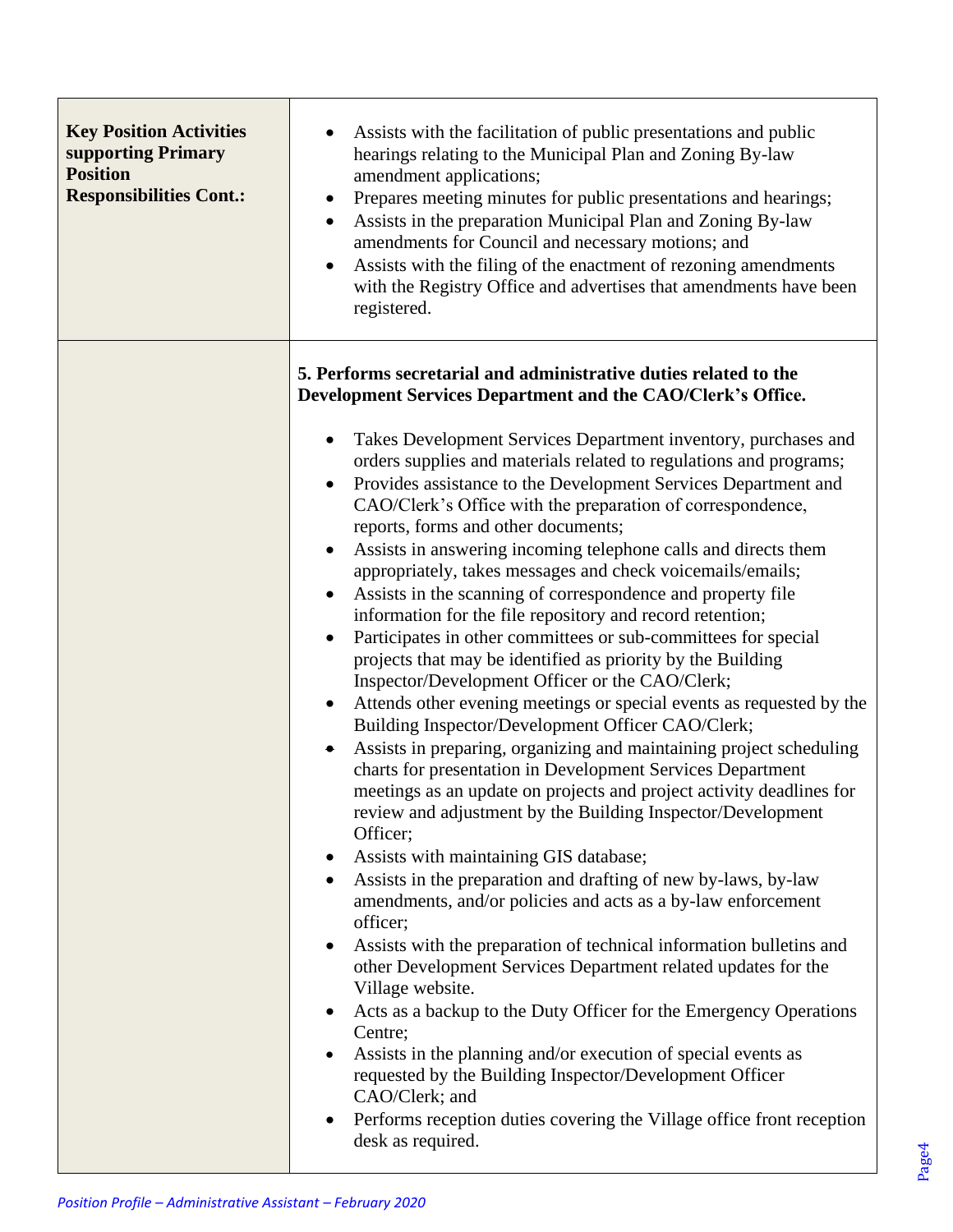| <b>Key Position Activities</b><br>supporting Primary<br><b>Position</b><br><b>Responsibilities Cont.:</b> | 6. Ensures accuracy and careful attention to detail.<br>Ensures processes are in place to facilitate accuracy and attention to<br>detail as part of normal work practices; and<br>Quickly applies initiative in all situations to ensure expeditious<br>completion of assignments ad required transactions.                                                                                                                                                                                                                                                                                                                                                                                                                                        |
|-----------------------------------------------------------------------------------------------------------|----------------------------------------------------------------------------------------------------------------------------------------------------------------------------------------------------------------------------------------------------------------------------------------------------------------------------------------------------------------------------------------------------------------------------------------------------------------------------------------------------------------------------------------------------------------------------------------------------------------------------------------------------------------------------------------------------------------------------------------------------|
|                                                                                                           | 7. Manages workload.<br>Efficiently manages workload and other related Development<br>Services Department work activities as required by areas of<br>responsibility and assignments given by the Building<br>Inspector/Development Officer and/or CAO/Clerk; and<br>Organizes and implements work in a manner supporting the<br>capability to complete a variety of tasks and job responsibilities.                                                                                                                                                                                                                                                                                                                                                |
|                                                                                                           | 8. Applies efficient and effective communication.<br>Ensures the Building Inspector/Development Officer and other<br>required internal and external relations are informed of issues and<br>requisite policy matters on a timely basis;<br>Ensures all correspondence is completed on time and in a thorough<br>and comprehensive manner in order to foster positive internal and<br>external perceptions;<br>Attends meetings and/or municipal events in a fully prepared<br>manner and actively participates in discussions; and<br>Actively facilitates peers and client work relations and interactions<br>in a positive and professional manner.                                                                                              |
| <b>Core Competencies &amp;</b><br><b>Organizational Values:</b>                                           | Personal characteristics and expectations consistent with Core<br>Competencies & Organizational Values:<br><b>Customer Confidentiality</b><br>Ensure client, customer and supplier confidentiality is of primary<br>concern and is committed to not discussing, showing or providing<br>any information related to files or verbal discussions to any<br>person(s), organization(s) or Village's suppliers for any reason<br>unless otherwise authorized by the CAO/Clerk.<br><b>Communications</b><br>Communicates on a regular and timely basis information that is<br>relevant to the Village of New Maryland and related employees.<br>Communicates both one-on-one and in team settings, whichever is<br>most appropriate and cost effective. |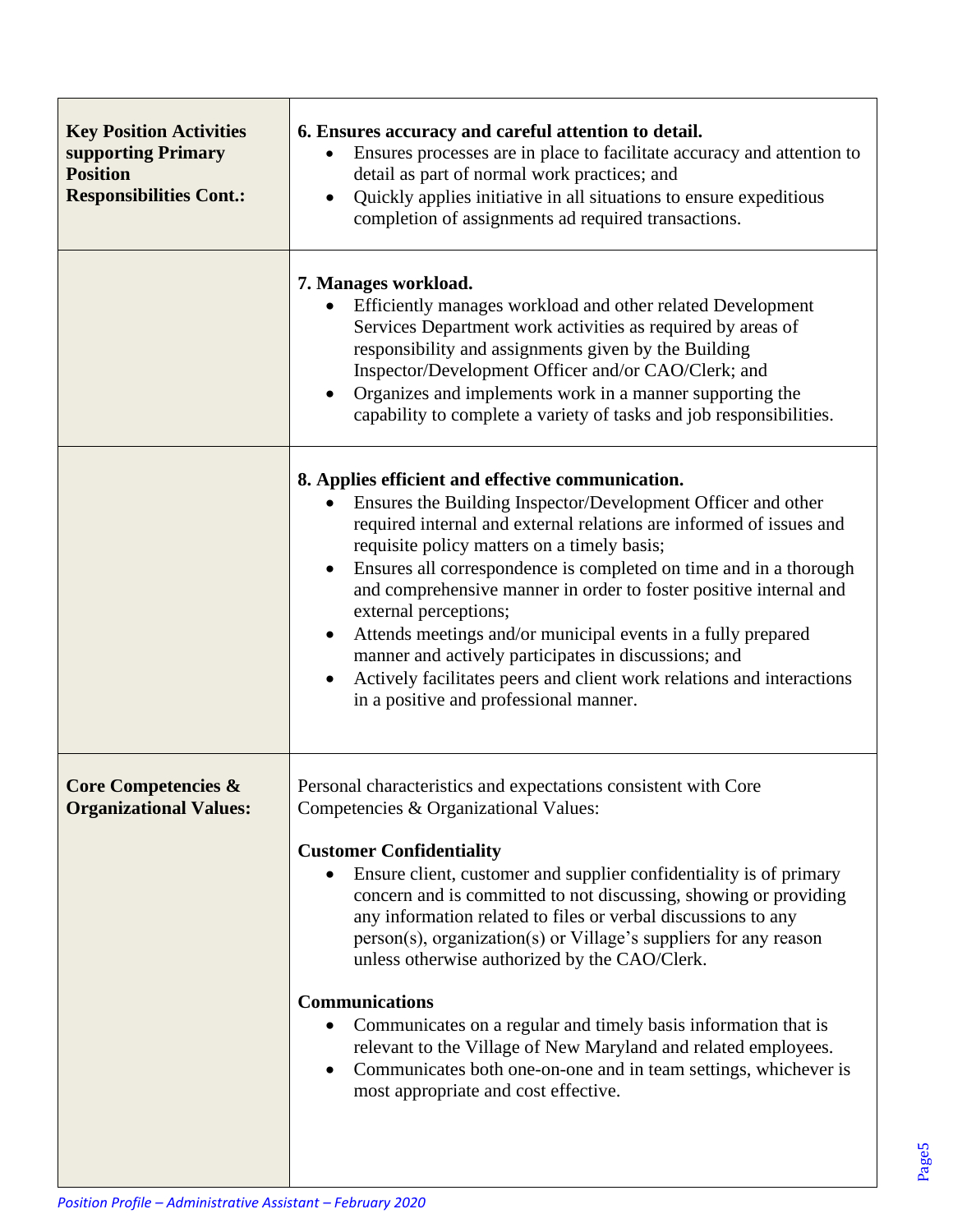#### **Core Competencies & Organizational Values Cont.:**

- Ensures two-way communication. Listens and delivers clear, concise messages to employees and residents.
- Constructively challenges organizational routines and practices, and supports new ideas.
- Presents information before groups and individuals in a meaningful, stimulating and effective manner.
- Ensures written communications are complete and delivered in succinct, articulate messages.

#### **Professional Development**

- Participates in continuous learning. Is actively engaged in selfdevelopment. Utilizes success, setbacks, challenges and change as learning opportunities.
- Effectively utilizes feedback, coaching and the appraisal process as a developmental and re-directional productive tool.
- Attends formal training, either within or outside the workplace. Training is to be linked with results in improved performance.

# **Teamwork**

- Pro-actively promotes a climate of teamwork.
- Demonstrates respect for the thoughts and opinions of others, and supports the outcome of the Team.

# **Customer Focus**

- Understands the link between the employees and residents.
- Initiates cost effective actions, innovations and plans to meet or exceed the needs of our residents.

# **Practices and Processes**

- Utilizes technical abilities to ensure efficient and effective functioning in the area of responsibility.
- Persistently and constructively critiques and improves systems, practices and processes.
- Persistently strives to achieve the lowest possible cost without sacrificing customer service or employee commitment.

# **Planning and Problem Solving**

- Effectively handles multiple priorities by utilizing effective organizing, planning and time management skills.
- Manages workload strategically.
- Analyses and identifies problems and seeks relevant information to creatively generate viable solutions.

# **Integrity and Trustworthiness**

- Builds relationships based on trust and integrity with all fellow employees and customers/residents.
- Demonstrates care for safety and wellbeing of employees.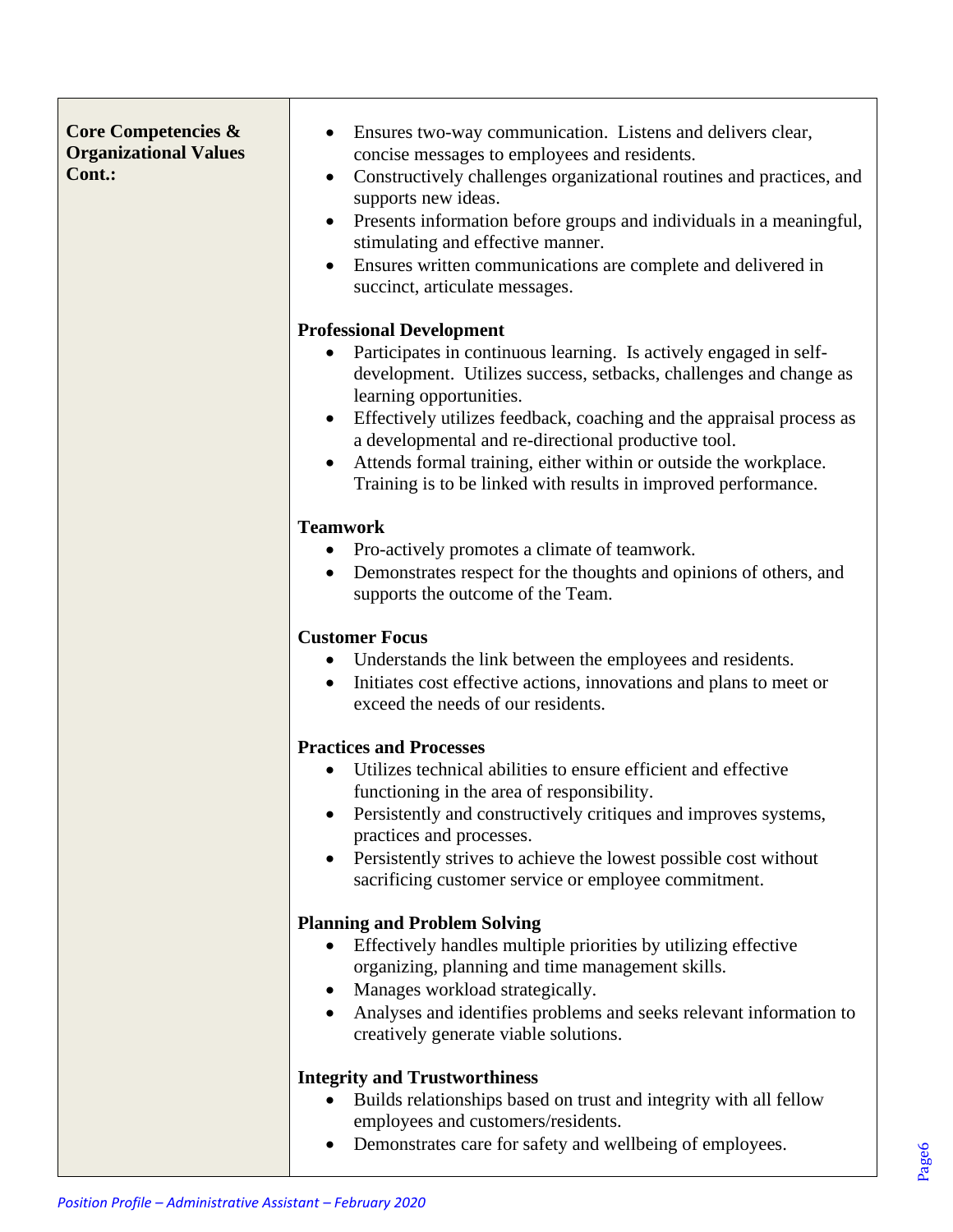| <b>Core Competencies &amp;</b><br><b>Organizational Values</b><br>Cont.: | Builds positive relationships by demonstrating consistency in<br>behavior, openness in communication, candor and a commitment to<br>fairness and honesty.<br><b>Energy and Initiative</b><br>Has a bias for action and maintains a high activity level.<br>Seeks challenges and takes initiative to solve problems.                                                                                                                                                                                                                                                                                                                                                                                                                                                                                                                                                                                                                                                                                                           |  |
|--------------------------------------------------------------------------|-------------------------------------------------------------------------------------------------------------------------------------------------------------------------------------------------------------------------------------------------------------------------------------------------------------------------------------------------------------------------------------------------------------------------------------------------------------------------------------------------------------------------------------------------------------------------------------------------------------------------------------------------------------------------------------------------------------------------------------------------------------------------------------------------------------------------------------------------------------------------------------------------------------------------------------------------------------------------------------------------------------------------------|--|
|                                                                          | <b>Flexibility and Adaptability</b><br>Demonstrates versatility in inter-personal relationships and<br>communications.<br>Welcomes positive change, manages ambiguity and adapts to<br>stressful situations.<br>Helps those around them through uncomfortable transitions.                                                                                                                                                                                                                                                                                                                                                                                                                                                                                                                                                                                                                                                                                                                                                    |  |
| <b>Qualifications:</b>                                                   | To perform this job successfully an individual must be able to achieve each<br>of the key objectives outlined previously.<br>The minimum qualifications required to successfully perform the job of the<br>Administrative Assistant are as follows:<br>❖ High school graduation supplemented by post-secondary<br>education/diploma in Office Administration or equivalent program<br>and/or 2-3 years of experience in a receptionist, secretarial or<br>administrative position;<br>❖ Experience in an automated work environment and proficiency in<br>using computers, email and internet, fax and photocopy machines is<br>required;<br>❖ Demonstrated proficiency in using Microsoft Office programs is<br>required;<br>❖ Experience in website maintenance is considered an asset;<br>Must be prepared to attain and maintain certification as a<br>Commissioner of Oaths;<br>❖ Equivalent combinations of education and experience may be<br>considered; and<br>❖ Bilingualism in French will be considered an asset. |  |
| Knowledge, Skills &<br>Ability:                                          | The following knowledge, skills and abilities are required:<br>Knowledge of office reception, secretarial and administrative<br>$\bullet$<br>practices and procedures;<br>Skill in using office equipment, computers and software, including<br>proficiency in Microsoft Office programs;<br>Client services orientation including the ability to provide service in<br>a friendly and helpful manner and respond appropriately to their<br>inquiries, requests and complaints;<br>Tact and diplomacy when dealing with internal and external<br>stakeholders;                                                                                                                                                                                                                                                                                                                                                                                                                                                                |  |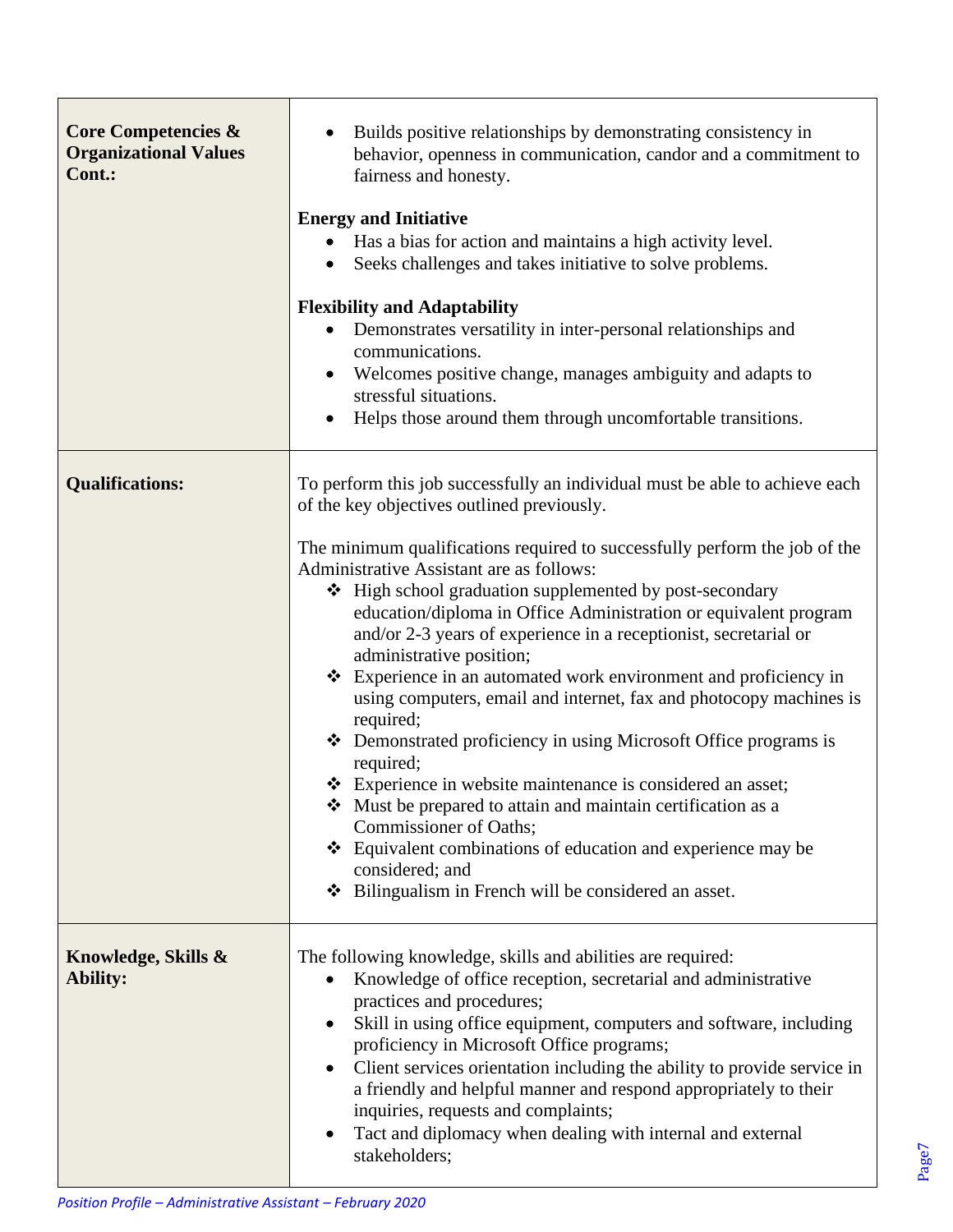| Knowledge, Skills &<br><b>Ability Cont.:</b> | High degree of discretion and ability to maintain confidentiality;<br>Flexibility, including the ability to adapt to and work effectively<br>within a variety of situations and various individuals or groups;<br>Knowledge of Village of New Maryland By-laws and understanding<br>of the process and procedures for by-law development, amendment<br>and enforcement;<br>Knowledge and understanding of the municipality, including the<br>social, economic, and political environment and development<br>opportunities and challenges that face the municipality;<br>Effective communication skills, including the ability to listen<br>actively, respond verbally in a manner that is clear and respectful,<br>and prepare written communication that is clear and concise;<br>Planning and organizational skills, including the ability to assist in<br>$\bullet$<br>the development and implementation of operational goals,<br>objectives, priorities, practices and procedures;<br>Time and stress management skills, including the ability to prioritize<br>work, manage multiple demands, meet tight deadlines, remain calm<br>during crises, respond constructively and support others in<br>challenging situations; and<br>Teamwork and relationship-building skills, including the ability to<br>$\bullet$<br>establish and maintain effective working relationships with peers,<br>Council members, residents, government officials, contractors,<br>developers, colleagues and other stakeholders. |  |
|----------------------------------------------|-------------------------------------------------------------------------------------------------------------------------------------------------------------------------------------------------------------------------------------------------------------------------------------------------------------------------------------------------------------------------------------------------------------------------------------------------------------------------------------------------------------------------------------------------------------------------------------------------------------------------------------------------------------------------------------------------------------------------------------------------------------------------------------------------------------------------------------------------------------------------------------------------------------------------------------------------------------------------------------------------------------------------------------------------------------------------------------------------------------------------------------------------------------------------------------------------------------------------------------------------------------------------------------------------------------------------------------------------------------------------------------------------------------------------------------------------------------------------------------------------------------------|--|
| <b>Working Conditions:</b>                   | The role of Administrative Assistant occasionally involves working in the<br>evening in order to participate in the monthly PAC meeting and/or other<br>meetings or events for Village related priorities.<br>The Administrative Assistant performs administrative and secretarial duties<br>that can be faced with frequent interruptions and the constant need to shift<br>priorities to address the needs of residents, visitors, other staff, and<br>members of Council.                                                                                                                                                                                                                                                                                                                                                                                                                                                                                                                                                                                                                                                                                                                                                                                                                                                                                                                                                                                                                                      |  |
|                                              |                                                                                                                                                                                                                                                                                                                                                                                                                                                                                                                                                                                                                                                                                                                                                                                                                                                                                                                                                                                                                                                                                                                                                                                                                                                                                                                                                                                                                                                                                                                   |  |
|                                              | Stress may be experienced as a result of encounters with rude, angry or<br>disaffected residents. There are also times when the Administrative<br>Assistant may face stress due to the need to manage multiple requests and<br>demands and complete tasks within tight deadlines.                                                                                                                                                                                                                                                                                                                                                                                                                                                                                                                                                                                                                                                                                                                                                                                                                                                                                                                                                                                                                                                                                                                                                                                                                                 |  |
|                                              | Particularly during busy seasons, the incumbent may have to assist in the<br>management of multiple applications and projects at one time and will be<br>confronted with many requests relating to departmental demands from<br>residents, developers and/or contractors.                                                                                                                                                                                                                                                                                                                                                                                                                                                                                                                                                                                                                                                                                                                                                                                                                                                                                                                                                                                                                                                                                                                                                                                                                                         |  |
|                                              | As the need arises, cross departmental assistance to other staff may be<br>required.                                                                                                                                                                                                                                                                                                                                                                                                                                                                                                                                                                                                                                                                                                                                                                                                                                                                                                                                                                                                                                                                                                                                                                                                                                                                                                                                                                                                                              |  |
|                                              | Participation in community events may also be required on evenings and/or<br>weekends.                                                                                                                                                                                                                                                                                                                                                                                                                                                                                                                                                                                                                                                                                                                                                                                                                                                                                                                                                                                                                                                                                                                                                                                                                                                                                                                                                                                                                            |  |

Г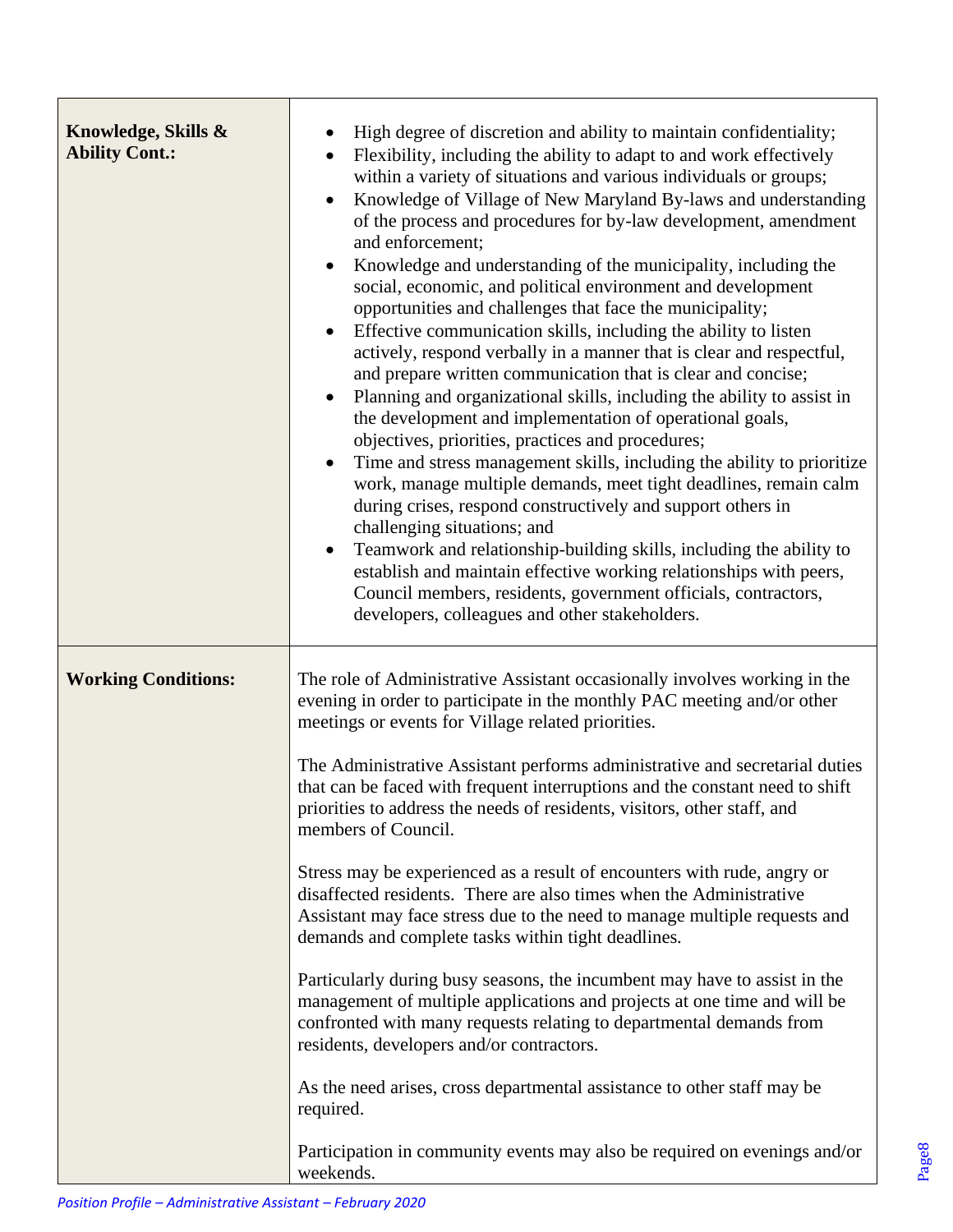| <b>Working Conditions</b><br>Cont.: | In the case of emergencies or critical incidents, the Administrative Assistant<br>may be required to perform duties in support of the Emergency Operations<br>Centre.                                                                                                                                                                                                                                         |
|-------------------------------------|---------------------------------------------------------------------------------------------------------------------------------------------------------------------------------------------------------------------------------------------------------------------------------------------------------------------------------------------------------------------------------------------------------------|
| <b>Physical Requirements:</b>       | The Administrative Assistant may spend long hours sitting and using office<br>equipment and computers, which can cause eye and muscle strain. Physical<br>exertion may be required with respect to lifting or moving supplies,<br>furniture or equipment in the course of daily duties or at community or<br>special events.<br>In the case of emergencies or critical incidents, as the Duty Officer for the |
|                                     | Emergency Operations Centre, the Administrative Assistant could be<br>exposed to risk related to environment and other hazards.                                                                                                                                                                                                                                                                               |
| <b>Hours of Work:</b>               | The standard hours of work are 8:30 a.m. to 4:30 p.m. Monday to Friday<br>except on statutory holidays. There is also a requirement to attend the<br>monthly PAC meeting during the evening and/or other meetings to<br>participate in special community events held periodically on evenings or<br>weekends as requested by the Building Inspector/Development Officer<br>and/or the CAO/Clerk.              |
|                                     | It is a requirement for all staff members to work the New Maryland Day<br>event and the Remembrance Day service.                                                                                                                                                                                                                                                                                              |
|                                     | For additional information, please see the latest revision of the HR Policy<br>Manual.                                                                                                                                                                                                                                                                                                                        |
| <b>Salary:</b>                      | The current salary range for this position is \$39,295 - \$46,312 and includes<br>the compensation for attendance at the monthly PAC evening meetings.                                                                                                                                                                                                                                                        |